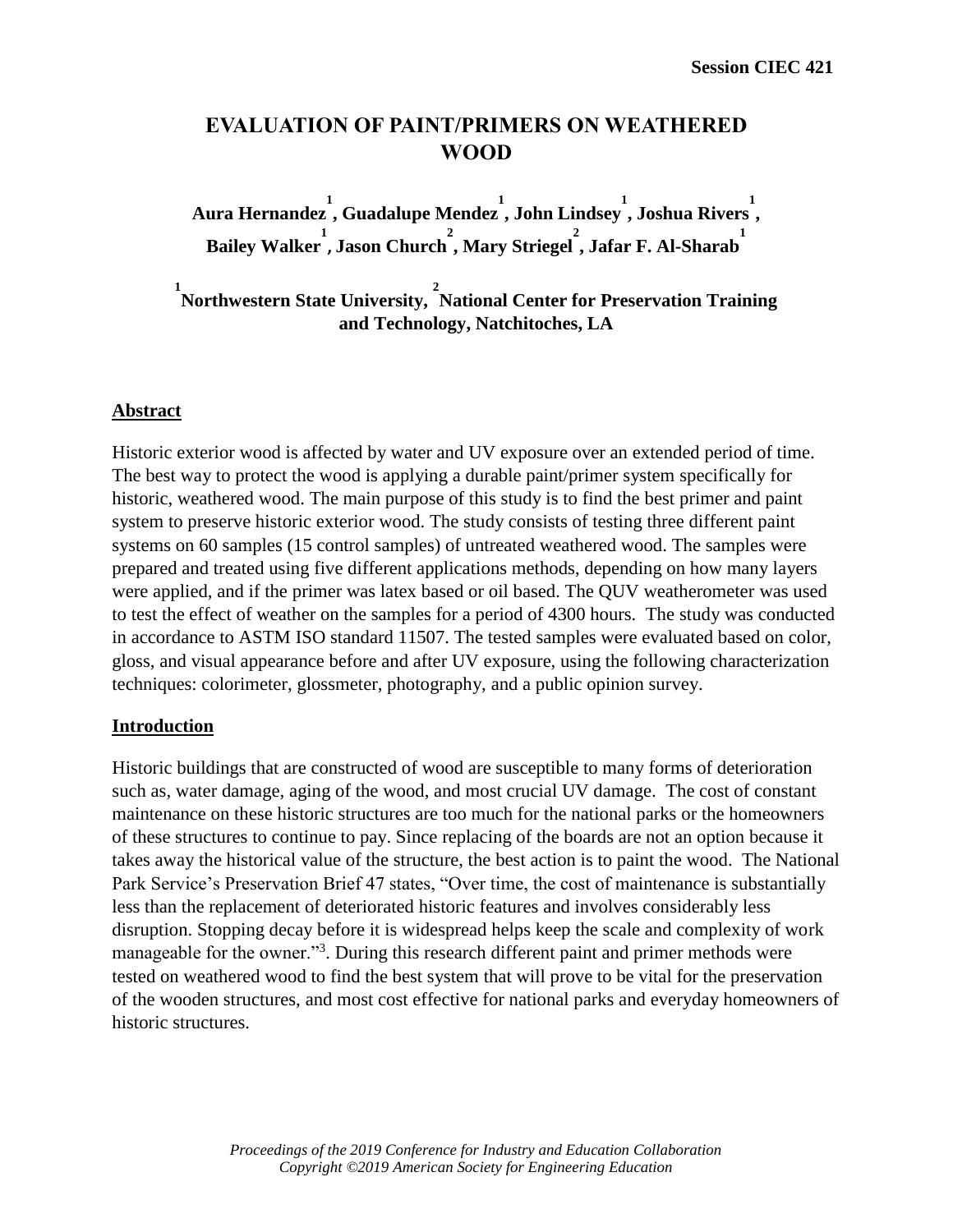## **Experimental design**

The exterior wood for this project was provided by Mr. Jason Church from the National Center for Preservation Technology and Training (NCPTT). This wood is 78 years old and it was made of cedar and had an application of at least two to three layers of previous stain and paint on its surface. Samples were cut using a table saw in rectangles approximating 7.5x14.1 centimeter. Four samples were needed for each brand's five application methods: a, b, c, and d. Sample 'a' was used at the control for each set, not placed into the QUV. Scraping and sanding was performed to remove the previous paint layers. After this process, sample labels were soldered into the back of each sample in order to be able to differentiate them, using a basic soldering iron. Samples were coded according to the brand, application method number and a sample letter. Ex.  $P-2-b^3$ .

A total of sixty samples of wood were painted with a brush, using three different paint/primer brands, and five different application methods: oil primer with white latex paint, latex primer with white latex paint, wood stabilizer/conditioner with white latex paint, a self-priming white latex paint, and just white latex paint  $(Table 1)^3$ . Pictures of each process have been taken: initial appearance, after scraping and sanding, after each layer application, and after QUV exposure. The purpose of taken pictures is to allow visual comparison<sup>3</sup>.

The following tests were conducted after the final layer application but before placing the samples into the QUV: glossmeter and colorimeter. The glossmeter was set at an angle of incidence of 60° because of the surface of the samples. The samples were tested in four different spots. When using the colorimeter, the samples were tested in 5 different spots. The previous tests were done again after QUV exposure. All the data obtained before and after exposure is compared to see if any change had occurred<sup>3</sup>.

The QUV Accelerated Weathering Tester was used to weather the samples for 4300 hours. The study was conducted in accordance to ASTM ISO standard 11507 which specifies exposure conditions for paint coatings exposed to artificial weathering in apparatus including fluorescent UV lamps and condensation or water spray. The samples were exposed to the following conditions in two cycles: a continuous cycle of 4 hours of UV exposure,  $t = 70^{\circ}c$ , a continuous cycle of 4 hours condensation,  $t = 50^{\circ}$ c, with a radiation of 0.71 nm. Samples were turned counterclockwise every week, in that way each sample got the same amount of exposure. Sampling test were performed every 20 days after 500 hours, until they get 4300 hours of exposure.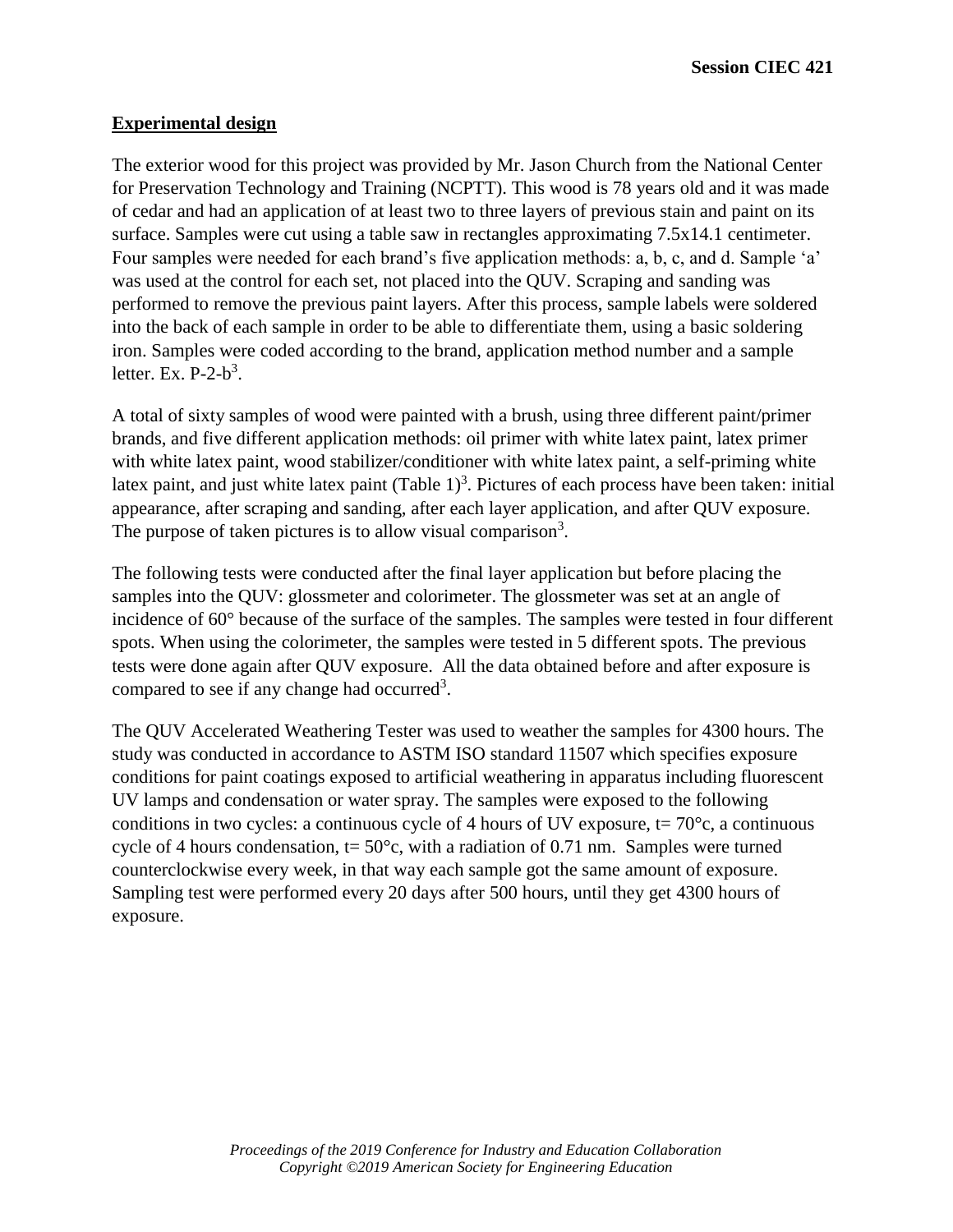| <b>Primer Brand</b>                         | <b>Primer/Paint Application</b>          |           |                                |           |  |  |
|---------------------------------------------|------------------------------------------|-----------|--------------------------------|-----------|--|--|
|                                             | (1) Oil Primer (Alkyd)                   | 1-Coat    | <b>White Latex-Satin Paint</b> | 2-Coat    |  |  |
| <b>Pittsburg paints</b>                     | (2) Latex Primer (Acrylic)               | 1-Coat    | White Latex-Satin Paint        | 2-Coat    |  |  |
|                                             | (3) Wood<br>Stabilizer/Conditioner       | 1-Coat    | White Latex-Satin Paint        | $2$ -Coat |  |  |
|                                             | (4) Self-Priming White Latex-Satin Paint |           |                                | $2$ -Coat |  |  |
|                                             | (5) White Latex-Satin Paint              |           |                                | 1-Coat    |  |  |
| <b>Sherwin Williams</b>                     | (1) Oil Primer (Oil)                     | 1-Coat    | White Latex-Satin Paint        | $2$ -Coat |  |  |
|                                             | (2) Latex Primer                         | 1-Coat    | <b>White Latex-Satin Paint</b> | 2-Coat    |  |  |
|                                             | (3) Wood Stabilizer/<br>Conditioner      | 1-Coat    | White Latex-Satin Paint        | $2$ -Coat |  |  |
|                                             | (4) Self-Priming White Latex-Satin Paint |           |                                |           |  |  |
|                                             | (5) White Latex-Satin Paint              |           |                                |           |  |  |
|                                             | (1) Oil Primer (Oil)                     | $1$ -Coat | White Latex-Low Lustre Paint   | 2-Coat    |  |  |
| <b>Zinsser</b><br>(Benjamin Moore<br>paint) | (2) Latex Primer (Water<br>base)         | 1-Coat    | White Latex- Low Lustre Paint  | $2$ -Coat |  |  |
|                                             | (3) Wood Stabilizer/<br>Conditioner      | 1-Coat    | White Latex-Low Lustre Paint   | 2-Coat    |  |  |
|                                             | (4) Self-Priming White Latex-Satin Paint |           |                                | $2$ -Coat |  |  |
|                                             | (5) White Latex-Satin Paint              |           |                                | 1-Coat    |  |  |

Table 1. Application matrix.

## **Hypothesis**

Paint systems that are self-priming or have no primer will be less effective than the primer and paint system. This will lead to having to constantly repaint the structure to keep it aesthetic, and will result in a much faster degradation rate. Without a primer or an equivalent primer substitute, paint systems will be less effective and durable towards the protection of the historic exterior wood.

### **Results**

| <b>Pre-QUV</b> |  |               |     |                                                                      | Post QUV |
|----------------|--|---------------|-----|----------------------------------------------------------------------|----------|
| <b>Highest</b> |  | Lowest        |     | <b>Highest</b>                                                       |          |
| $S-1-d$        |  | $14.9$  Z-5-d | 3.7 | $P-2-d$                                                              | 10.      |
| $P-3-c$        |  | $11.8$ S-5-c  | 4.3 | $Z-1-c$                                                              | 5.       |
| $Z - 2-b$      |  | $9.1$ P-5-c   | 5.4 | $S - 2-b$                                                            | 4.       |
|                |  |               |     |                                                                      |          |
|                |  |               |     |                                                                      |          |
|                |  |               |     |                                                                      |          |
|                |  |               |     | Proceedings of the 2019 Conference for Industry and Education Collal |          |
|                |  |               |     | Copyright ©2019 American Society for Engineering Education           |          |

Glossmeter: Table 1. Pre-QUV Table 2. Post-QUV (2800hrs)

| Post QUV-2800 hrs.       |  |              |     |  |
|--------------------------|--|--------------|-----|--|
| <b>Highest</b><br>Lowest |  |              |     |  |
| $P-2-d$                  |  | $10.2$ Z-5-c | 2.6 |  |
| $Z-1-c$                  |  | $5.5$ S-5-b  | 2.6 |  |
| $S-2-b$                  |  | $4.7$ P-5-b  |     |  |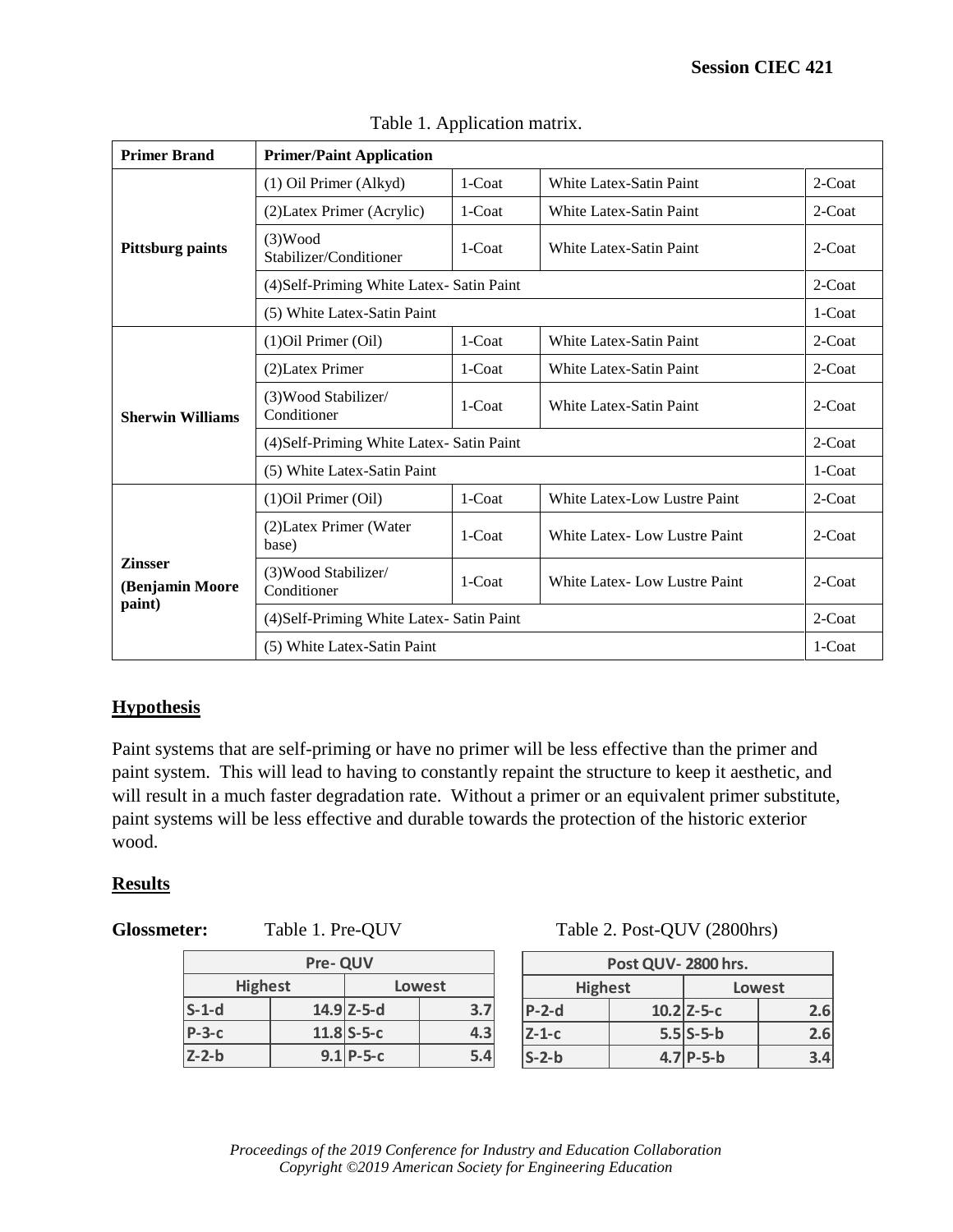## Table 3. Post-QUV (3300hrs) Table 4. Post-QUV (3800hrs)

| Post QUV-3300 hrs.       |  |               |      |  |  |
|--------------------------|--|---------------|------|--|--|
| <b>Highest</b><br>Lowest |  |               |      |  |  |
| $P-1-C$                  |  | $13.65$ S-5-d | 2.5  |  |  |
| $Z-1-c$                  |  | $5.23$ Z-5-c  | 2.7  |  |  |
| $S-2-b$                  |  | $4.53 P-5-C$  | 3.68 |  |  |

| Post QUV-3800 hrs.       |  |              |      |  |  |
|--------------------------|--|--------------|------|--|--|
| <b>Highest</b><br>Lowest |  |              |      |  |  |
| $P-2-d$                  |  | $6.43$ S-5-d | 1.9  |  |  |
| $Z-1-d$                  |  | $4.45$ Z-5-d | 1.93 |  |  |
| $S-2-b$                  |  | $3.43$ P-5-c | 3.08 |  |  |

#### Table 5. Post-QUV (4300hrs)

| Post QUV-4300 hrs. |       |          |      |  |  |
|--------------------|-------|----------|------|--|--|
| Highest<br>Lowest  |       |          |      |  |  |
| $P-2-h$            | 8.78  | $Z$ -2-C | 1.75 |  |  |
| $Z-1-d$            | 4.275 | $S-5-d$  | 1.98 |  |  |
| $S-2-b$            | 3.55  | $P-3-d$  | 2.75 |  |  |

#### **Table 2. Glossmeter results (Pre-QUV vs Post-QUV, 4300hrs.)**

| $P-1-c$ | $13.65$ S-5-d      |         |       |         | 2.5                         |         | $P-2-d$                                                                                                                                   |              |              | $6.43$ S-5-d |
|---------|--------------------|---------|-------|---------|-----------------------------|---------|-------------------------------------------------------------------------------------------------------------------------------------------|--------------|--------------|--------------|
| $Z-1-c$ | $5.23$ Z-5-c       |         |       |         | 2.7<br>$Z-1-d$              |         |                                                                                                                                           | $4.45$ Z-5-d |              |              |
| $S-2-b$ | $4.53 P-5-C$       |         |       | 3.68    |                             | $S-2-b$ |                                                                                                                                           |              | $3.43$ P-5-c |              |
|         |                    |         |       |         | Post QUV-4300 hrs.          |         | Table 5. Post-QUV (4300hrs)                                                                                                               |              |              |              |
|         |                    |         |       | Highest |                             | Lowest  |                                                                                                                                           |              |              |              |
| $P-2-b$ |                    |         |       | 8.78    |                             | $Z-2-C$ |                                                                                                                                           | 1.75         |              |              |
|         |                    | $Z-1-d$ |       |         | 4.275                       |         | $S-5-d$                                                                                                                                   |              | 1.98         |              |
|         |                    | $S-2-b$ |       |         | 3.55                        |         | $P-3-d$                                                                                                                                   |              | 2.75         |              |
|         |                    |         |       |         |                             |         | Table 2. Glossmeter results (Pre-QUV vs Post-QUV, 4300hrs.)                                                                               |              |              |              |
|         | <b>GLOSSMETER</b>  |         |       |         | 7-10-2012<br><b>PRE-QUV</b> |         |                                                                                                                                           |              | 11/6/2018    |              |
|         | $P-1-a$            |         |       |         | 9.70                        |         |                                                                                                                                           |              | 5.10         |              |
|         | $P-1-b$            |         |       |         | 8.30                        |         |                                                                                                                                           |              | 5.20         |              |
|         | $P-1-c$            |         |       |         | 10.30                       |         |                                                                                                                                           | 8.23         |              |              |
|         | $P-1-d$            |         |       | 10.20   |                             | 6.40    |                                                                                                                                           |              |              |              |
|         | $P-2-a$            |         |       | 7.60    |                             | 3.40    |                                                                                                                                           |              |              |              |
|         | $P-2-b$            |         |       | 8.50    |                             | 8.78    |                                                                                                                                           |              |              |              |
|         | $P-2-c$            |         |       |         | 7.80                        |         |                                                                                                                                           | 5.05<br>6.13 |              |              |
|         | $P-2-d$            |         |       |         | 10.00                       |         |                                                                                                                                           | 6.18         |              |              |
|         | $P-3-a$            |         |       |         | 11.70                       |         |                                                                                                                                           | 5.65         |              |              |
|         | $P-3-b$<br>$P-3-c$ |         |       |         | 11.50<br>11.80              |         |                                                                                                                                           |              | 4.98         |              |
|         | $P-3-d$            |         |       |         | 7.70                        |         |                                                                                                                                           |              | 2.75         |              |
|         | $P-4-a$            |         |       |         | 11.80                       |         |                                                                                                                                           | 5.93         |              |              |
|         | $P-4-b$            |         |       | 6.20    |                             | 3.83    |                                                                                                                                           |              |              |              |
|         | $P-4-c$            |         |       | 7.10    |                             | 3.98    |                                                                                                                                           |              |              |              |
|         | $P-4-d$            |         |       |         | 8.80                        |         | 6.40                                                                                                                                      |              |              |              |
|         | $P-5-a$            |         |       | 5.00    |                             | 2.38    |                                                                                                                                           |              |              |              |
|         | $P-5-b$            |         |       | 5.80    |                             |         | 5.48                                                                                                                                      |              |              |              |
| $P-5-c$ |                    | 5.40    |       |         | 2.90                        |         |                                                                                                                                           |              |              |              |
|         | $P-5-d$            |         | 7.20  |         |                             | 5.03    |                                                                                                                                           |              |              |              |
|         | $S-1-a$            |         |       | 13.10   |                             |         |                                                                                                                                           | 6.18         |              |              |
|         | $S-1-b$            |         |       |         | 10.70                       |         |                                                                                                                                           |              | 2.98         |              |
| $S-1-c$ |                    |         | 9.90  |         |                             |         | 2.83                                                                                                                                      |              |              |              |
| $S-1-d$ |                    |         | 14.90 |         |                             | 2.70    |                                                                                                                                           |              |              |              |
|         |                    |         |       |         |                             |         | Proceedings of the 2019 Conference for Industry and Education Collaboration<br>Copyright ©2019 American Society for Engineering Education |              |              |              |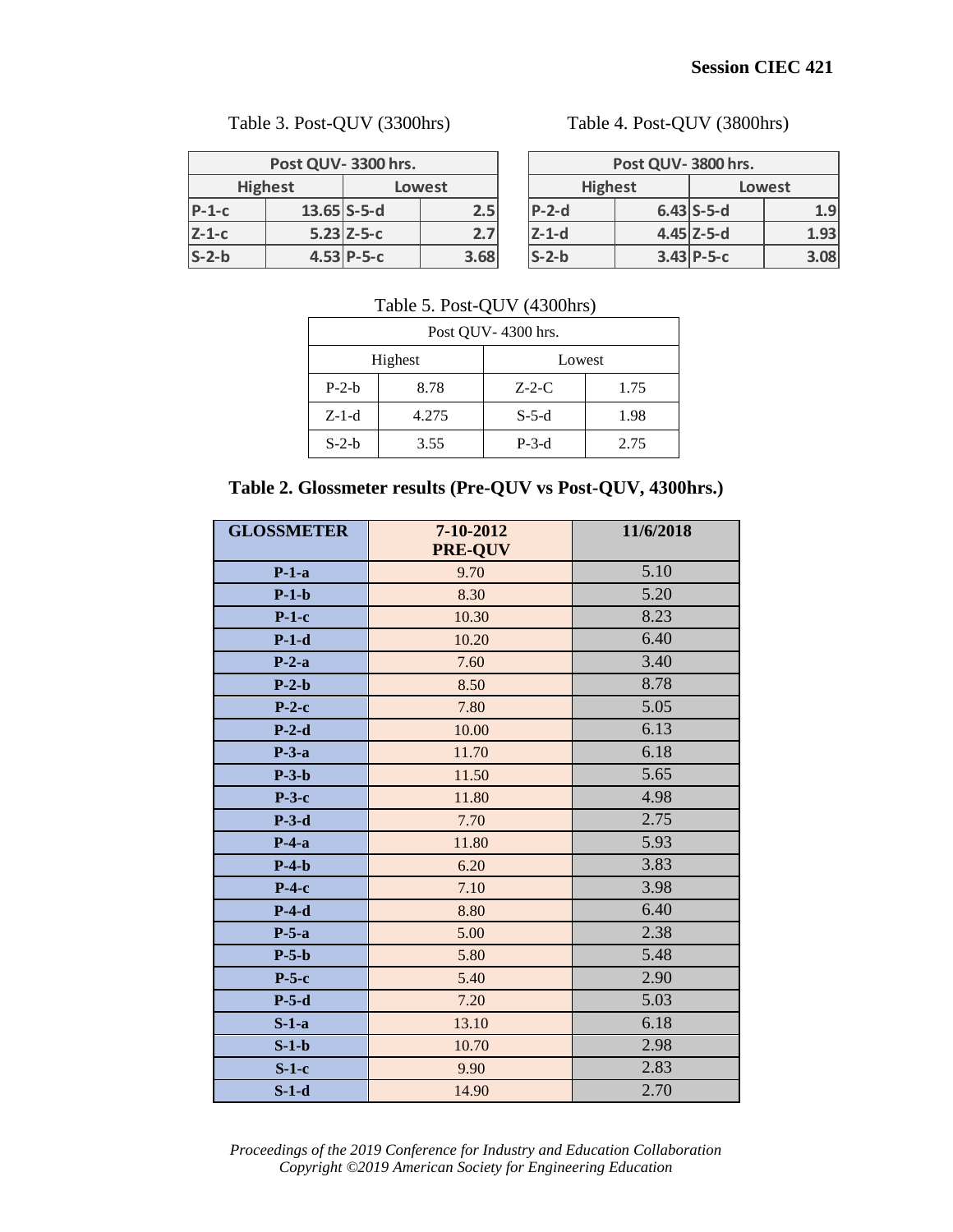| $S-2-a$ | 9.60  | 2.38 |
|---------|-------|------|
| $S-2-b$ | 12.30 | 3.55 |
| $S-2-c$ | 12.00 | 3.40 |
| $S-2-d$ | 10.50 | 2.75 |
| $S-3-a$ | 8.30  | 3.58 |
| $S-3-b$ | 9.30  | 3.00 |
| $S-3-c$ | 5.50  | 2.93 |
| $S-3-d$ | 5.30  | 2.68 |
| $S-4-a$ | 8.00  | 5.50 |
| $S-4-b$ | 8.90  | 2.63 |
| $S-4-c$ | 6.20  | 2.73 |
| $S-4-d$ | 9.40  | 2.53 |
| $S-5-a$ | 8.20  | 2.70 |
| $S-5-b$ | 7.50  | 2.10 |
| $S-5-c$ | 4.30  | 2.90 |
| $S-5-d$ | 5.50  | 1.98 |
| $Z-1-a$ | 7.40  | 5.50 |
| $Z-1-b$ | 6.60  | 3.35 |
| $Z-1-c$ | 7.90  | 3.85 |
| $Z-1-d$ | 7.10  | 4.28 |
| $Z-2-a$ | 8.70  | 3.33 |
| $Z-2-b$ | 9.10  | 3.05 |
| $Z-2-c$ | 5.20  | 1.75 |
| $Z-2-d$ | 6.00  | 2.73 |
| $Z-3-a$ | 5.30  | 3.98 |
| $Z-3-b$ | 4.40  | 3.13 |
| $Z-3-c$ | 6.10  | 3.00 |
| $Z-3-d$ | 6.80  | 3.05 |
| $Z-4-a$ | 6.40  | 4.48 |
| $Z-4-b$ | 5.70  | 2.35 |
| $Z-4-c$ | 4.60  | 2.55 |
| $Z-4-d$ | 4.00  | 2.60 |
| $Z-5-a$ | 4.10  | 2.48 |
| $Z-5-b$ | 4.40  | 2.55 |
| $Z-5-c$ | 4.70  | 2.18 |
| $Z-5-d$ | 3.70  | 2.25 |

The following tables contain information for TDS values (Technical Data sheet), Pre-QUV values and Post-QUV values after 4300hrs. of exposure for each primer/paint system from each brand.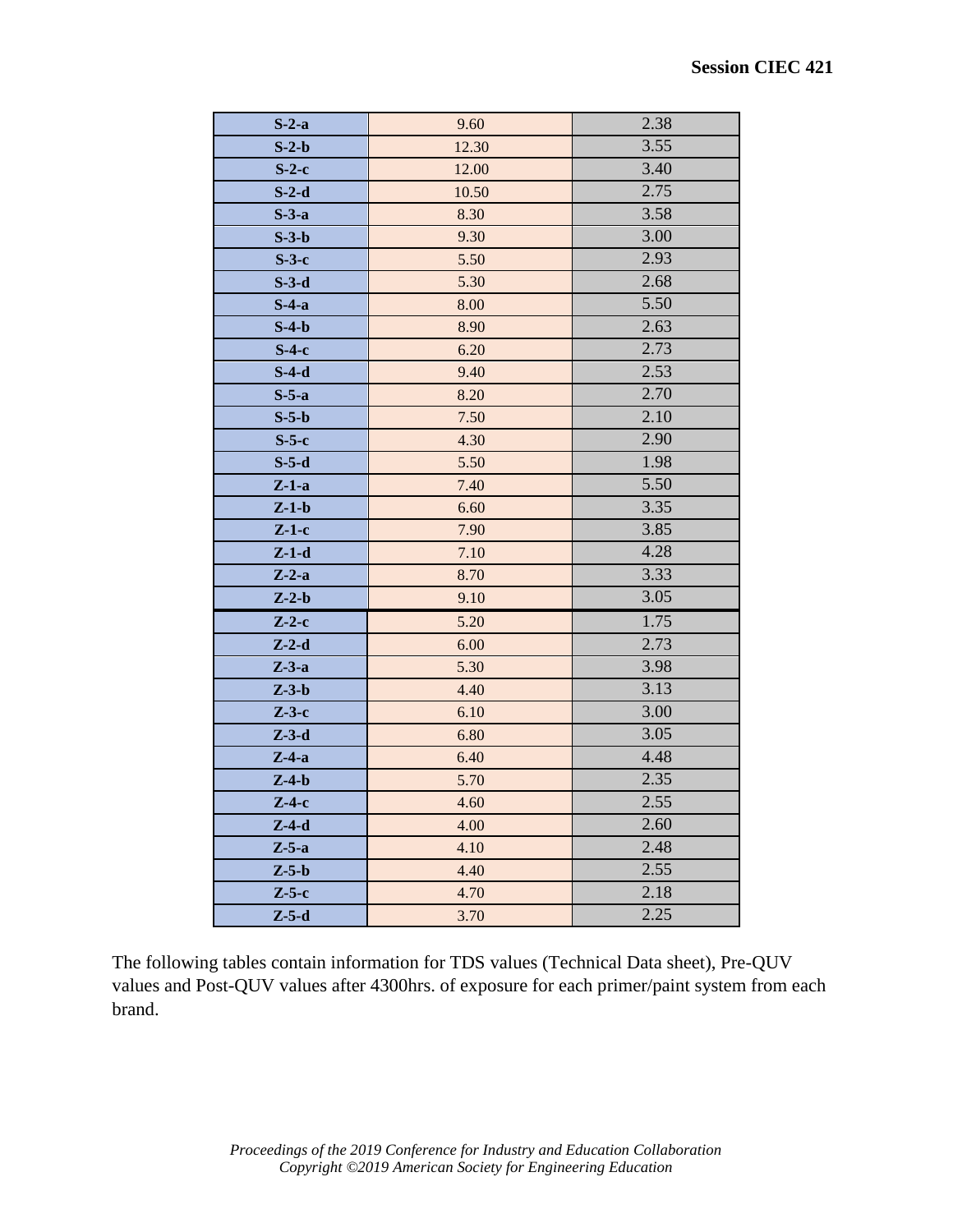| Highest control per date                                         |
|------------------------------------------------------------------|
| Highest exposed at the QUV per date                              |
| Lowest control per date                                          |
| Lowest exposed at the QUV per date                               |
| Reported data according to the TDS: S-1-a, S-1-ave, and S-2-ave. |

| <b>TDS VALUES<sup>4</sup></b>           | 8 F        | 7-10-2012      | 11/6/2018 |
|-----------------------------------------|------------|----------------|-----------|
|                                         |            | <b>PRE-OUV</b> |           |
| $(12 \text{ TO } 22@ 60^{\circ})$       | $P-1-a$    | 9.70           | 5.10      |
|                                         | P-1-ave    | 9.60           | 6.61      |
| $(12 \text{ TO } 22@ 60°)$              |            |                |           |
|                                         | $P-2-a$    | 7.60           | 3.40      |
|                                         | P-2-ave    | 8.76           | 6.65      |
|                                         |            |                |           |
| $(12 \text{ TO } 22@ 60°)$              | $P-3-a$    | 11.70          | 6.18      |
|                                         | $P-3$ -ave | 10.33          | 4.46      |
|                                         |            |                |           |
| $(15 \,\mathrm{TO} \, 25@ \, 60^\circ)$ | $P-4-a$    | 11.80          | 5.93      |
|                                         | P-4-ave    | 7.40           | 4.73      |
|                                         |            |                |           |
| $(12 \text{ TO } 22@ 60°)$              | $P-5-a$    | 5.00           | 2.38      |
|                                         | P-5-ave    | 6.13           | 4.47      |

**Table 3. Pittsburg paint.**

P-(1,2,3,4,5)- ave = Average value for P-(1,2,3,4,5)-b, P-(1,2,3,4,5)-c, P-(1,2,3,4,5)-d.

None of the samples reported data according to TDS values.

Range for control sample: 4.76-11.80

Range for exposed sample: 3.50-10.33

Samples painted with application method #2 (latex primer) registered the highest values of gloss levels.

Samples painted with app method #5 (1 coat of While latex Satin paint) registered the lowest amount of gloss units.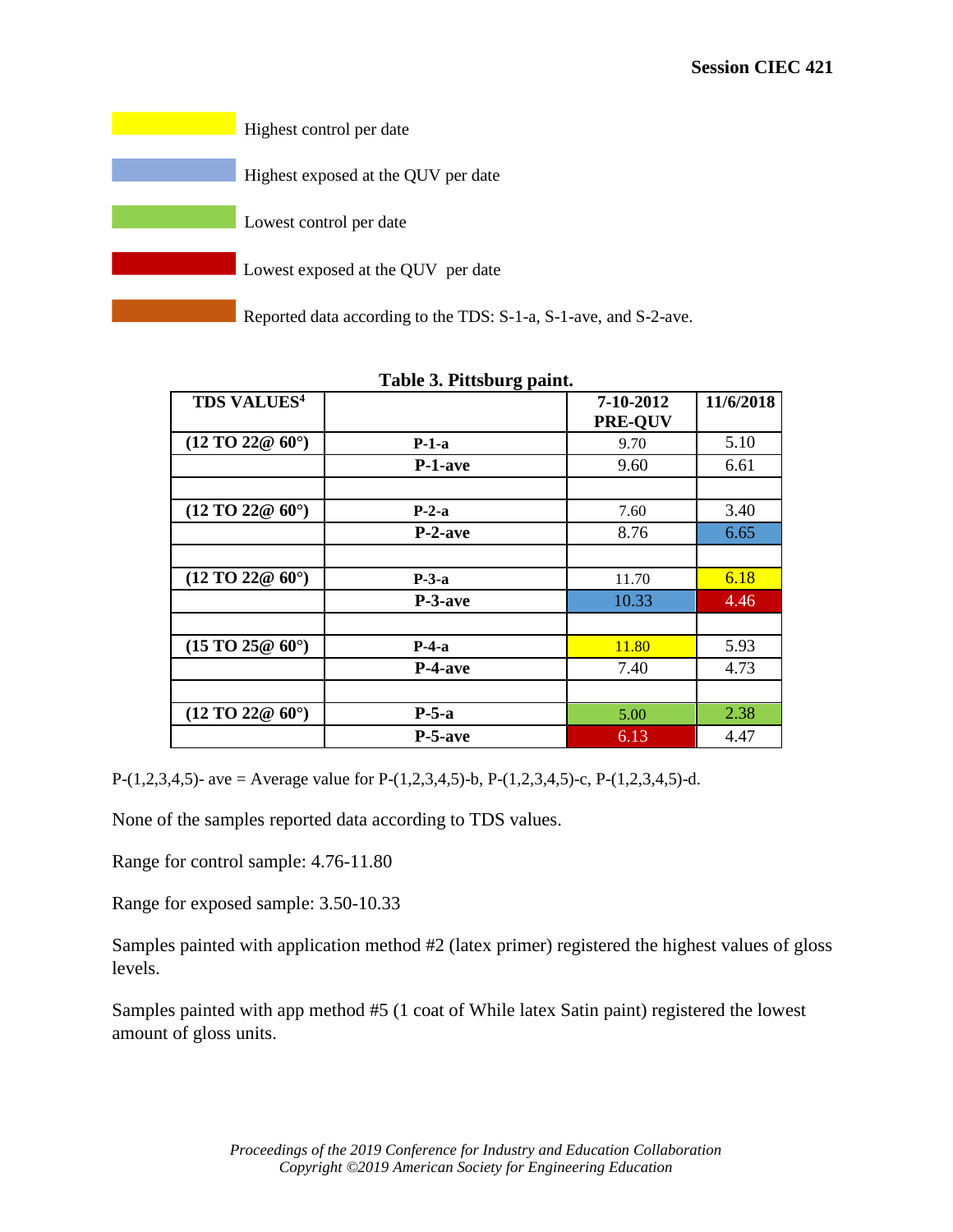|                                                                       | таяк – эпст wm- vennams ранк. |                              |           |
|-----------------------------------------------------------------------|-------------------------------|------------------------------|-----------|
| <b>TDS VALUES<sup>5</sup></b>                                         |                               | 7-10-2012 PRE-<br><b>QUV</b> | 11/6/2018 |
| $(10 \,\mathrm{TO} \, 20 @ \, 60^\circ)$                              | $S-1-a$                       | 13.1                         | 6.18      |
|                                                                       | $S-1$ -ave                    | 11.8                         | 2.83      |
|                                                                       |                               |                              |           |
| $(10 \,\text{T} \text{O} \, 20 \text{\textcircled{e}} \, 60^{\circ})$ | $S-2-a$                       | 9.6                          | 2.38      |
|                                                                       | $S-2$ -ave                    | 11.6                         | 3.23      |
|                                                                       |                               |                              |           |
| $(10 \,\text{T} \text{O} \, 20 \text{\textcircled{e}} \, 60^{\circ})$ | $S-3-a$                       | 8.3                          | 3.58      |
|                                                                       | S-3-ave                       | 6.7                          | 2.87      |
|                                                                       |                               |                              |           |
| $(10\,\text{TO }20@60^\circ)$                                         | $S-4-a$                       | 8                            | 5.5       |
|                                                                       | S-4-ave                       | 8.16                         | 2.63      |
|                                                                       |                               |                              |           |
| $(10\,\text{TO }20@60^\circ)$                                         | $S-5-a$                       | 8.2                          | 2.7       |
|                                                                       | S-5-ave                       | 5.76                         | 2.33      |

**Table 4. Sherwin-Williams paint.**

S-(1,2,3,4,5)-ave= Average value for S-(1,2,3,4,5)-b, S-(1,2,3,4,5)-c, S-(1,2,3,4,5)-d.

The Following samples reported data according to TDS values: S-1-a, S-1-ave, S-2-ave.

Range for control samples: 2.58-13.1

Range for exposed samples: 2.46-11.6

Samples painted with application method #2 (latex primer) registered the highest values of gloss levels.

Samples painted with app method #5 (1 coat of While latex Satin paint) registered the lowest amount of gloss units.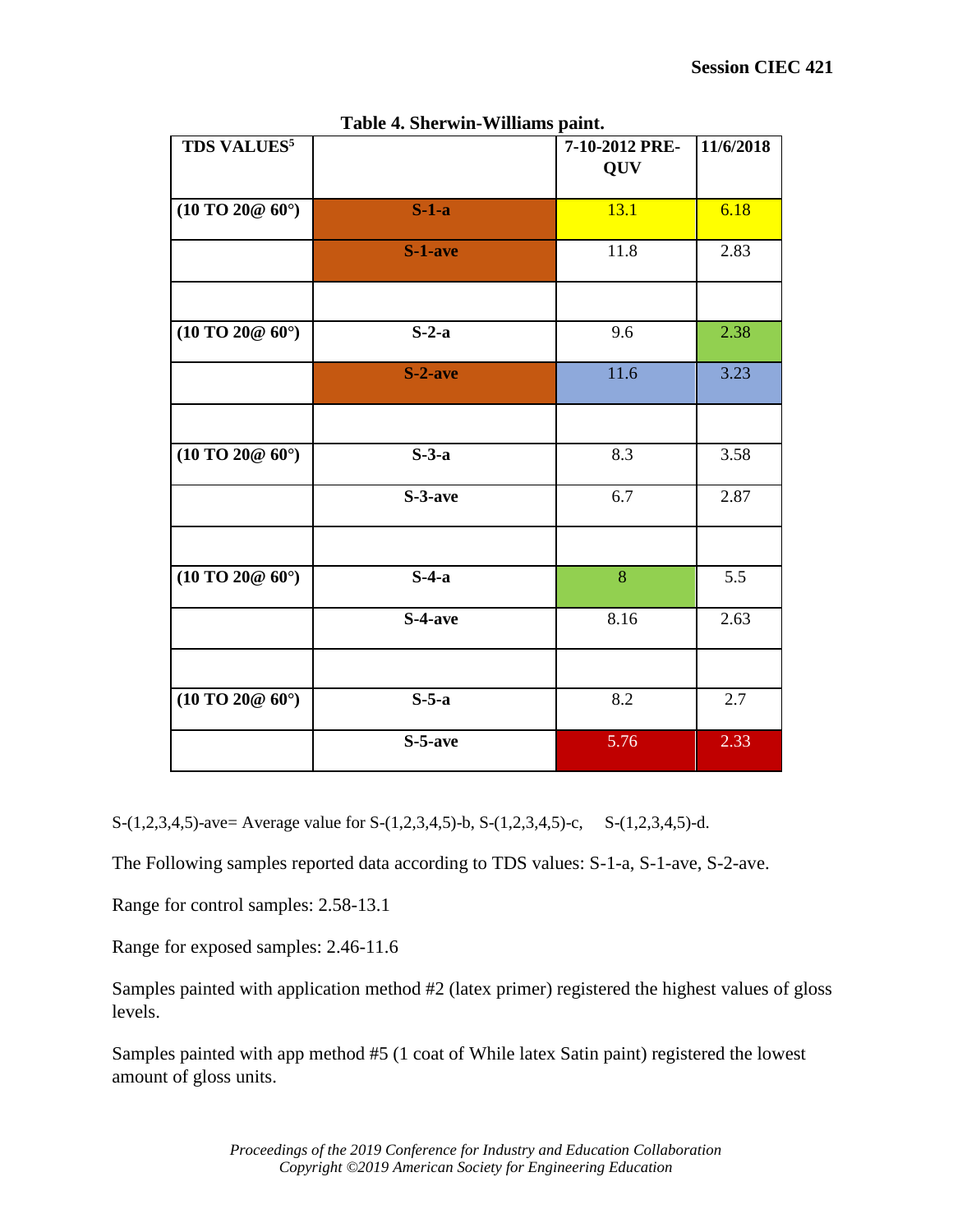| <b>TDS VALUES</b> 7                                               |            | 7-10-2012 PRE- | 11/6/2018 |
|-------------------------------------------------------------------|------------|----------------|-----------|
|                                                                   |            | <b>QUV</b>     |           |
| $(10 \text{ TO } 15@ 60°)$                                        | $Z-1-a$    | 7.40           | 5.50      |
|                                                                   | Z-1-ave    | 7.20           | 3.83      |
|                                                                   |            |                |           |
| $(10 \text{ TO } 15@ 60°)$                                        | $Z-2-a$    | 8.70           | 3.33      |
|                                                                   | $Z-2$ -ave | 6.77           | 2.51      |
|                                                                   |            |                |           |
| $(10 \text{ TO } 15@ 60°)$                                        | $Z-3-a$    | 5.30           | 3.98      |
|                                                                   | $Z-3$ -ave | 5.77           | 3.06      |
|                                                                   |            |                |           |
| $(13 \text{ TO } 23 \text{ @ } 60^{\circ})^6$                     | $Z$ -4-a   | 6.40           | 4.48      |
|                                                                   | $Z-4$ -ave | 4.77           | 2.50      |
|                                                                   |            |                |           |
| $(10 \,\text{T} \text{O} \, 15 \text{\textdegree} \, 60^{\circ})$ | $Z-5-a$    | 4.10           | 2.48      |
|                                                                   | $Z-5$ -ave | 4.27           | 2.33      |

|  | Table 5. Zinsser primer/ Benjamin Moore paint. |  |
|--|------------------------------------------------|--|
|  |                                                |  |

None of the samples reported data according to TDS values.

Range for control sample: 4.10-8.70

Range for exposed sample: 2.26-7.20

Samples painted with application method #1 (oil primer) registered the highest values of gloss levels.

Samples painted with application method #5 (1 coat of While latex Satin paint) registered the lowest amount of gloss units.

According to the TDS the highest range of gloss values corresponds to Pittsburg paint with 12 to 22 and 15 to  $25<sup>4</sup>$  (application method 4) at 60 $^{\circ}$ . Even before QUV none of the samples registered values for gloss within TDS ranges. Gloss levels in control samples have dropped but they have always been highest than samples exposed to certain environmental conditions at the QUV.

According to the TDS values the lowest range for gloss units corresponds to Zinsser primer and Benjamin Moore paint with 10 to 15<sup>7</sup> units and 13 to 23<sup>6</sup> (application method #4) units at 60<sup>o</sup>, none of the samples reported values within those ranges.

Between the three different paint/primer brand systems, Pittsburg have kept the highest gloss levels, and worst appearance in terms of degradation related to cracking and peeling of the paint. Although the lowest values for gloss have been for Zinsser/Benjamin, the best appearance in terms of cracking, peeling and blistering, have been for Sherwin-Williams, which also reported low values for gloss.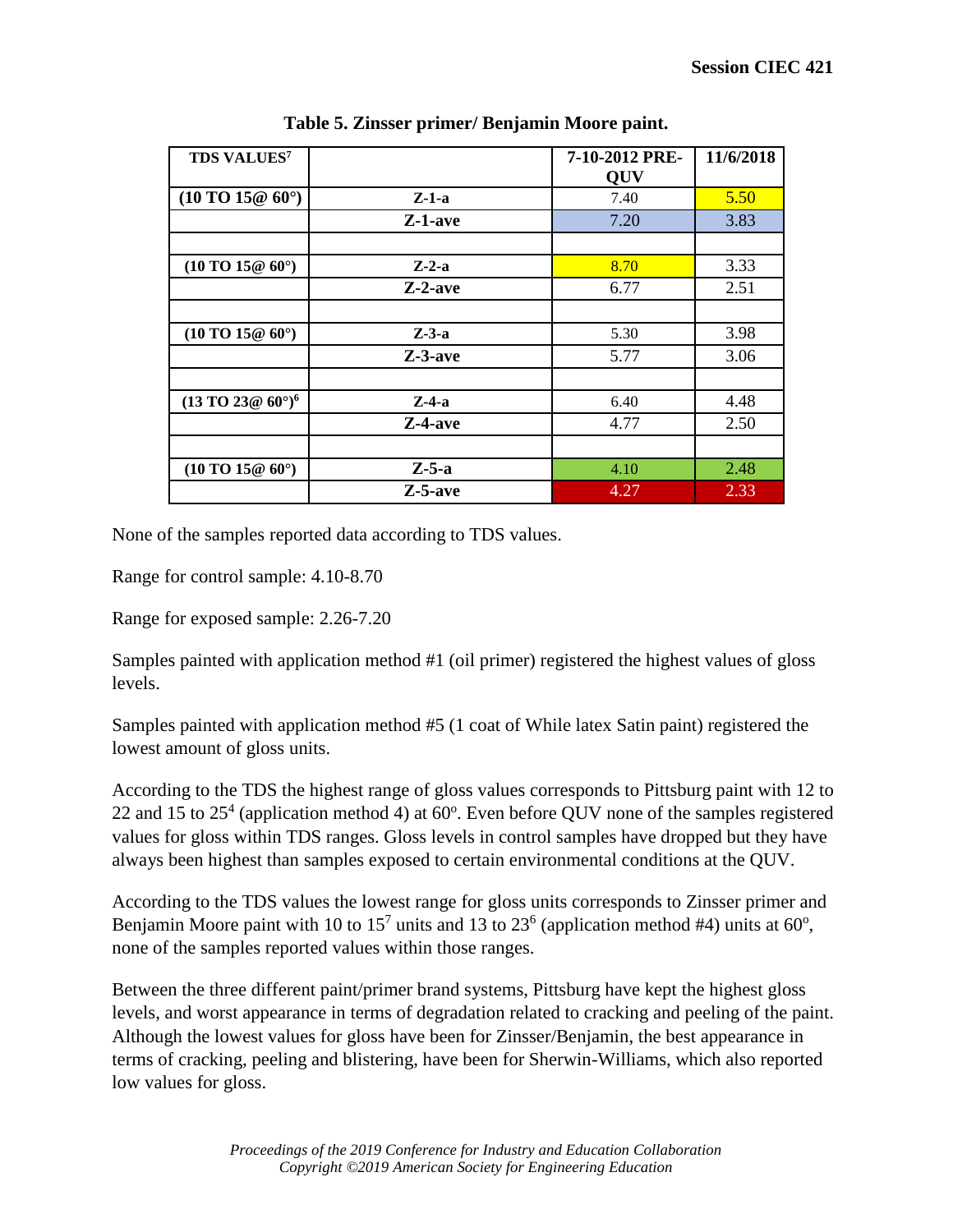Depending on the amount of light reflected by a surface (gloss), the surface is going to have shiny or lustrous, metallic or matte appearances. Many factors can influence the gloss of a surface, such as the amount and type of coating applied or the quality of the substrate. When products look different after a period of time, customers think there is a deformity, for that reason manufacturers want a maximum appeal on their products. "It is important therefore that gloss levels be consistent on every product or across different batches of products. Gloss can also be a measure of the quality of a surface, for instance a drop in the gloss of a coated surface may indicate problems with its cure- leading to other failures such as poor adhesion or lack of protection for the coated surface."<sup>1</sup>

In this case, before QUV some of the samples gave gloss results between the ranges provided on the TDS of the paints, but most of them were under those values. None of them were higher than TDS. After QUV all the samples presented values lower than TDS.

### **Colorimeter: Reference values of standard white (L\*: 97.18 a\*:0.24 b\*:1.69)**

The colorimeter provides numerical value to color change. It gives an exact value that corresponds to each color. This information is based on three color attributes: hue (red, yellow, blue, etc.), (L) lightness (bright or dark), and saturation (vivid or dull). The colorimeter gives three points on the three axes- l\*a\*b spectrum system. The *a* axis goes from green (-a) to red (+a), the *b* axis goes from blue (-b) to yellow (+b), and the lightness (L) of color changes vertically on the color solid<sup>2</sup>.



## **Fig.1. Color solid for L\*a\*b color space<sup>2</sup> .**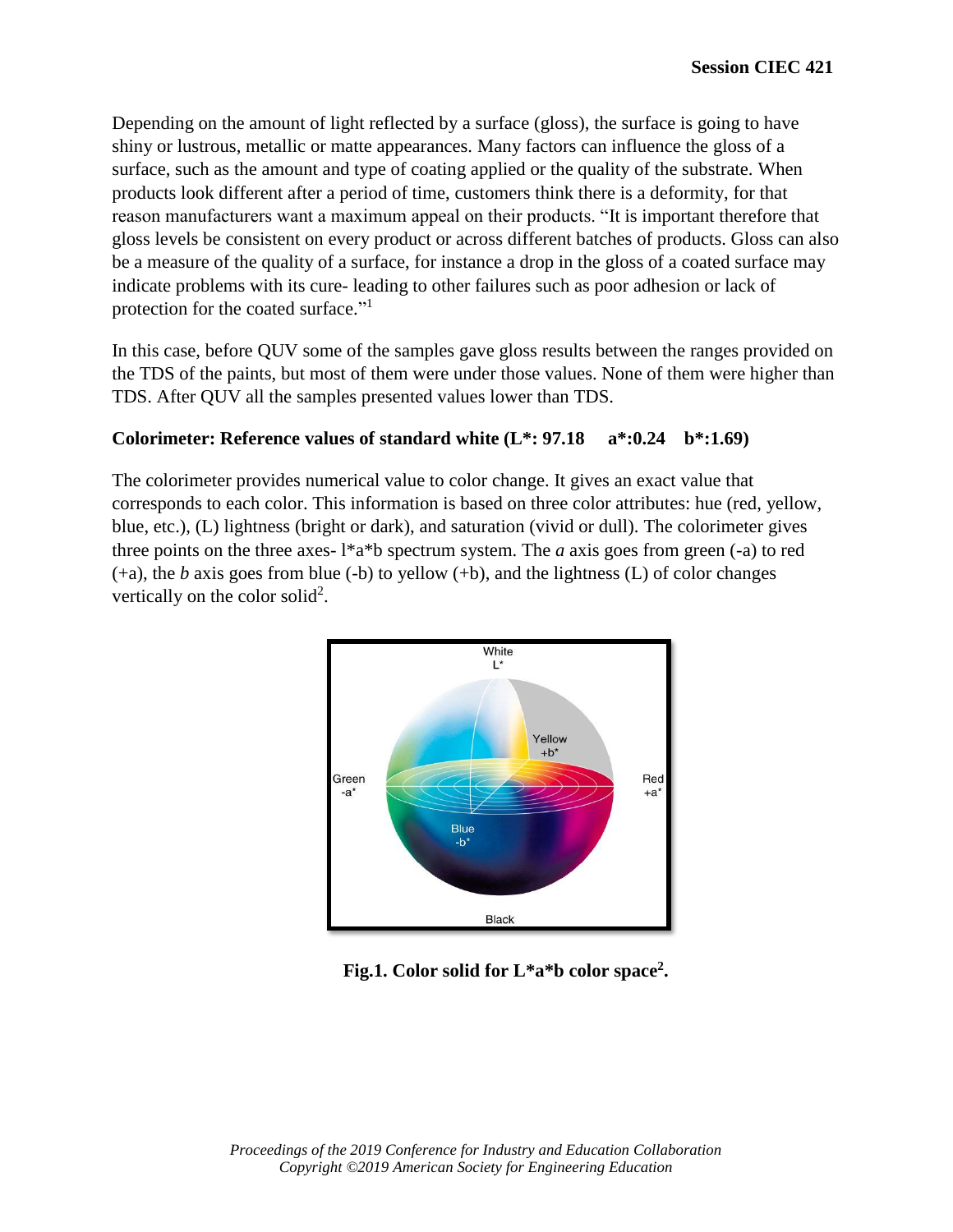|                    |                |                    |              |                | $1000$ and $0100$    |             |                   |                              |
|--------------------|----------------|--------------------|--------------|----------------|----------------------|-------------|-------------------|------------------------------|
|                    | <b>Pre-QUV</b> |                    |              |                | Post-QUV (4300 hrs.) |             |                   | Degradation % of degradation |
| Name               | $L^*(C)$       | $a*(C)$            | $b^*(C)$     | $L^*(C)$       | $a*(C)$              | $b^*(C)$    |                   |                              |
| $P-1-a$            | 92.48          | $-0.73$            | 1.56         | 91.32          | $-0.01$              | 0.31        | 1.16              | 1.3%                         |
| $P-1-b$            | 92.94          | $-0.74$            | 1.70         | 91.85          | $-0.69$              | 3.06        | 1.09              | 1.2%                         |
| $P-1-C$            | 93.37          | $-0.76$            | 1.65         | 90.77          | $-0.12$              | 2.84        | 2.60              | 2.8%                         |
| $P-1-d$            | 93.04          | $-0.74$            | 1.82         | 91.74          | $-0.26$              | 2.37        | 1.30              | 1.4%                         |
| $P-2-a$            | 93.11          | $-0.77$            | 1.65         | 91.32          | $-0.24$              | 2.76        | 1.79              | 1.9%                         |
| $P-2-b$            | 93.51          | $-0.81$            | 1.65         | 91.06          | $-0.47$              | 3.22        | 2.45              | 2.6%                         |
| $P-2-c$            | 93.22          | $-0.77$            | 1.64         | 92.78          | $-0.37$              | 1.67        | 0.44              | 0.5%                         |
| $P-2-d$            | 93.12          | $-0.79$            | 1.77         | 92.4           | $-0.4$               | 1.72        | 0.72              | 0.8%                         |
| $P-3-a$            | 93.12          | $-0.82$            | 1.52         | 92.24          | $-0.3$               | 2.11        | 0.88              | 0.9%                         |
| $P-3-b$            | 93.07          | $-0.79$            | 1.25         | 92.16          | $-0.7$               | 2.93        | 0.91              | 1.0%                         |
| $P-3-C$            | 91.90          | $-0.77$            | 1.40         | 91.67          | $-0.26$              | 2.55        | 0.23              | 0.3%                         |
| $P-3-d$            | 92.92          | $-0.80$            | 1.33         |                |                      |             |                   |                              |
| $P-4-a$            | 93.21          | $-0.61$            | 1.15         | 91.61          | $-0.34$              | 1.94        | 1.60              | 1.7%                         |
| $P-4-b$            | 92.46          | $-0.62$            | 1.11         | 92.59          | $-0.48$              | 1.94        | 0.13              | 0.1%                         |
| $P-4-C$            | 92.80          | $-0.66$            | 1.17         | 91.52          | $-0.31$              | 1.45        | 1.28              | 1.4%                         |
| $P-4-d$            | 93.66          | $-0.69$            | 1.42         | 91.76          | $-0.28$              | 1.43        | 1.90              | 2.0%                         |
| $P-5-a$            | 90.60          | $-0.59$            | 1.51         | 92.34          | $-0.28$              | 1.46        | 1.74              | 1.9%                         |
| $P-5-b$            | 89.05          | $-0.53$            | 1.42         | 87.86          | $-0.31$              | 4.54        | 1.19              | 1.3%                         |
| $P-5-C$            | 90.07          | $-0.72$            | 1.36         | 88.39          | $-0.17$              | 1.96        | 1.68              | 1.9%                         |
| $P-5-d$            | 92.21          | $-0.73$            | 1.37         | 89.46          | $-0.35$              | 1.93        | 2.75              | 3.0%                         |
| $S-1-a$            | 94.04          | $-0.19$            | 1.23         | 90.44          | $-0.24$              | 2.22        | 3.60              | 3.8%                         |
| $S-1-b$            | 94.13          | $-0.18$            | 1.21         | 93.49          | $-0.38$              | 2.79        | 0.64              | 0.7%                         |
| $S-1-C$            | 94.01          | $-0.20$            | 1.15         | 92.72          | 0.06                 | 1.39        | 1.29              | 1.4%                         |
| $S-1-d$            | 93.88          | $-0.20$            | 1.04         | 92.46          | 0.08                 | 1.65        | 1.42              | 1.5%                         |
| $S-2-a$            | 93.36          | $-0.20$            | 0.86         | 91.79          | 0.13                 | 1.46        | 1.57              | 1.7%                         |
| $S-2-b$            | 94.33          | $-0.22$            | 0.93         | 92.84          | $-0.14$              | 1.33        | 1.49              | 1.6%                         |
| $S-2-C$            | 94.11          | $-0.18$            | 0.90         | 92.74          | $-0.03$              | 1.6         | 1.37              | 1.5%                         |
| $S-2-d$            | 93.91          |                    | 1.01         |                |                      | 1.62        |                   | 1.4%                         |
|                    | 93.44          | $-0.17$<br>$-0.22$ | 0.87         | 92.64<br>92.8  | $-0.09$<br>$-0.05$   | 1.03        | 1.27<br>0.64      | 0.7%                         |
| $S-3-a$<br>$S-3-b$ | 91.86          |                    | 0.88         | 91.77          |                      |             |                   | 0.1%                         |
|                    |                | $-0.26$            |              |                | $-0.19$              | 2.12        | 0.09              | 2.4%                         |
| $S-3-C$<br>$S-3-d$ | 93.56<br>93.23 | $-0.23$<br>$-0.26$ | 0.98<br>0.81 | 91.29<br>92.11 | $-0.08$<br>$-0.06$   | 1.2<br>0.96 | 2.27<br>1.12      | 1.2%                         |
|                    |                |                    |              |                |                      |             |                   |                              |
| $S-4-a$            | 92.62          | $-0.19$            | 0.89         | 91.31          | $-0.07$              | 1.02        | 1.31              | 1.4%                         |
| $S-4-b$            | 93.49          | $-0.31$            | 1.46         | 91.92          | $-0.22$              | 1.54        | 1.57              | 1.7%                         |
| $S-4-c$            | 93.12          | $-0.31$            | 1.31         | 92.29          | 0.01                 | 1.3         | 0.83              | 0.9%                         |
| $S-4-d$            | 93.44          | $-0.30$            | 1.29         | 91.72          | 0.03                 | 1.29        | 1.72              | 1.8%                         |
| $S-5-a$            | 90.70          | $-0.21$            | 1.32         | 91.94          | 0.1                  | 1.69        | 1.24              | 1.4%                         |
| $S-5-b$            | 89.22          | $-0.12$            | 1.97         | 88.83          | $-0.07$              | 3.28        | 0.39 <sub>1</sub> | 0.4%                         |
| $S-5-C$            | 92.68          | $-0.16$            | 1.70         | 87.06          | 0.16                 | 3.24        | 5.62              | 6.1%                         |
| $S-5-d$            | 89.25          | $-0.25$            | 0.44         | 91.15          | 0.09                 | 2.35        | 1.90              | 2.1%                         |
| $Z-1-a$            | 92.36          | $-0.26$            | 0.40         | 88.56          | $-0.11$              | 0.49        | 3.80              | 4.1%                         |
| $Z-1-b$            | 92.30          | $-0.29$            | 0.31         | 91.81          | $-0.23$              | 0.93        | 0.49              | 0.5%                         |
| $Z-1-c$            | 92.18          | $-0.28$            | 0.29         | 91.2           | $-0.04$              | 0.62        | 0.98              | 1.1%                         |
| $Z-1-d$            | 92.36          | $-0.26$            | 0.30         | 91.32          | $-0.01$              | 0.31        | 1.04              | 1.1%                         |

**Table 6. L\*a\*b\* values after 4300 hrs. of exposure.**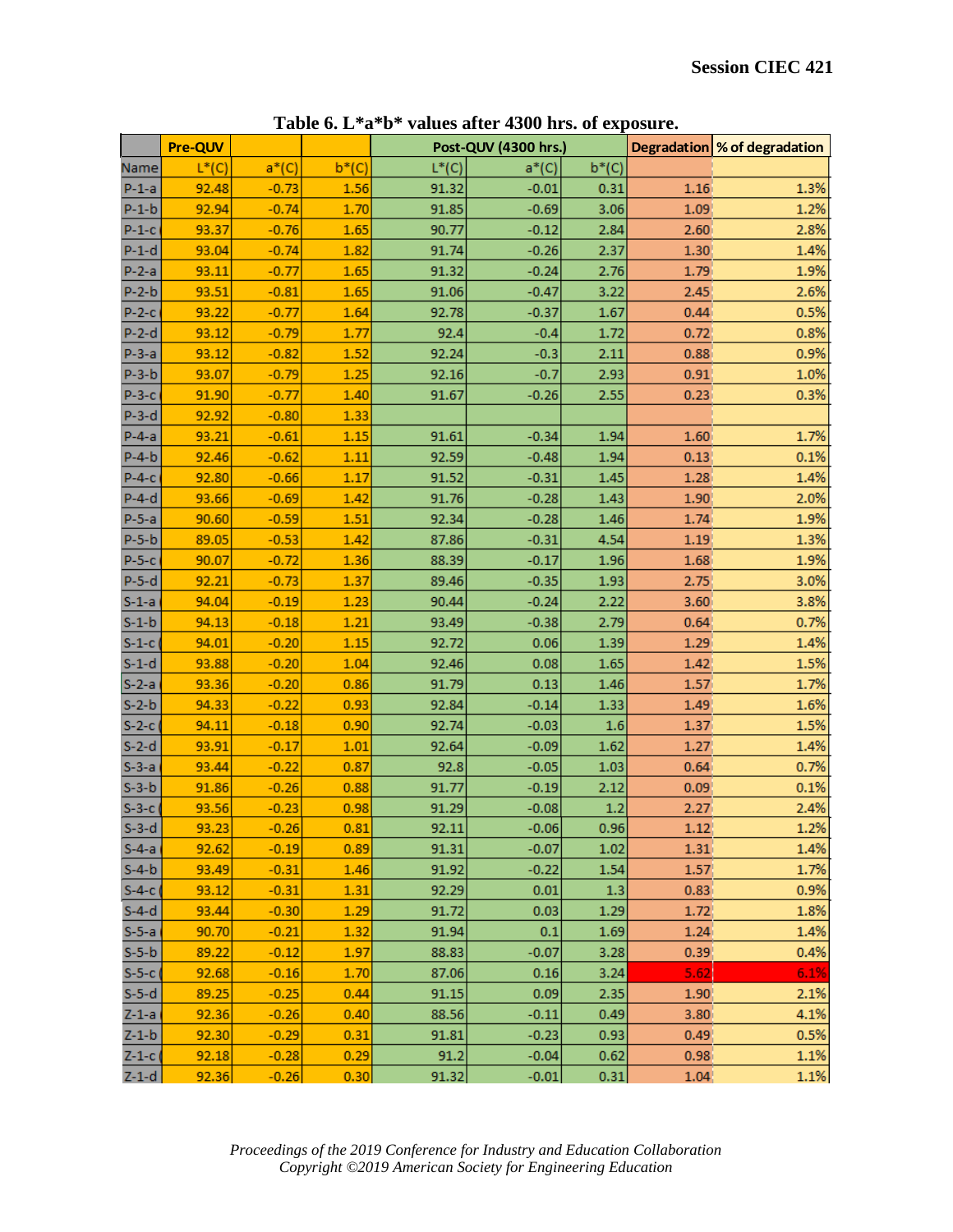| $Z-2-a$     | 92.03 | $-0.26$ | 0.42 | 90.54 | 0.12    | 1.18    | 1.49 | 1.6% |
|-------------|-------|---------|------|-------|---------|---------|------|------|
| $Z - 2 - b$ | 92.04 | $-0.23$ | 0.37 | 91.02 | $-0.07$ | 1.56    | 1.02 | 1.1% |
| $Z - 2 - c$ | 91.52 | $-0.22$ | 0.33 | 91.67 | 0.03    | 0.26    | 0.15 | 0.2% |
| $Z-2-d$     | 92.00 | $-0.23$ | 0.21 | 90.84 | 0.08    | $-0.05$ | 1.16 | 1.3% |
| $Z-3-a$     | 91.63 | $-0.31$ | 0.19 | 91.15 | 0.08    | $-0.06$ | 0.48 | 0.5% |
| $Z-3-b$     | 91.86 | $-0.30$ | 0.27 | 91.04 | $-0.17$ | 0.61    | 0.82 | 0.9% |
| $Z-3-c$     | 92.31 | $-0.27$ | 0.38 | 90.46 | 0.01    | 0.15    | 1.85 | 2.0% |
| $Z-3-d$     | 92.19 | $-0.28$ | 0.39 | 91.09 | 0.05    | $-0.01$ | 1.10 | 1.2% |
| $Z-4-a$     | 92.10 | $-0.31$ | 0.15 | 91.09 | $-0.01$ | 0.34    | 1.01 | 1.1% |
| $Z - 4 - b$ | 91.71 | $-0.34$ | 0.29 | 91.63 | $-0.16$ | 0.44    | 0.08 | 0.1% |
| $Z-4-c$     | 92.26 | $-0.30$ | 0.03 | 90.6  | $-0.04$ | 0.19    | 1.66 | 1.8% |
| $Z - 4 - d$ | 92.53 | $-0.30$ | 0.17 | 91.09 | $-0.04$ | 0.4     | 1.44 | 1.6% |
| $Z-5-a$     | 89.95 | $-0.15$ | 0.24 | 91.24 | $-0.06$ | 0.17    | 1.29 | 1.4% |
| $Z-5-b$     | 90.06 | $-0.24$ | 0.32 | 88.18 | 0.06    | 1.82    | 1.88 | 2.1% |
| $Z-5-c$     | 89.89 | $-0.25$ | 0.75 | 89.51 | 0.03    | 0.47    | 0.38 | 0.4% |
| $Z-5-d$     | 87.20 | $-0.28$ | 0.25 | 89.11 | 0.07    | 0.26    | 1.91 | 2.2% |

 $Degradation = Lvalue Pre (QUV) - Lvalue Post (QUV)$  Eq. 1

% Degradation  $=\frac{Value Pre (QUV)-Value Post (QUV)}{Value Prox (QUV)}$ L value Pre (QUV) Eq. 2





**Fig.2. Degradation in terms of color change.**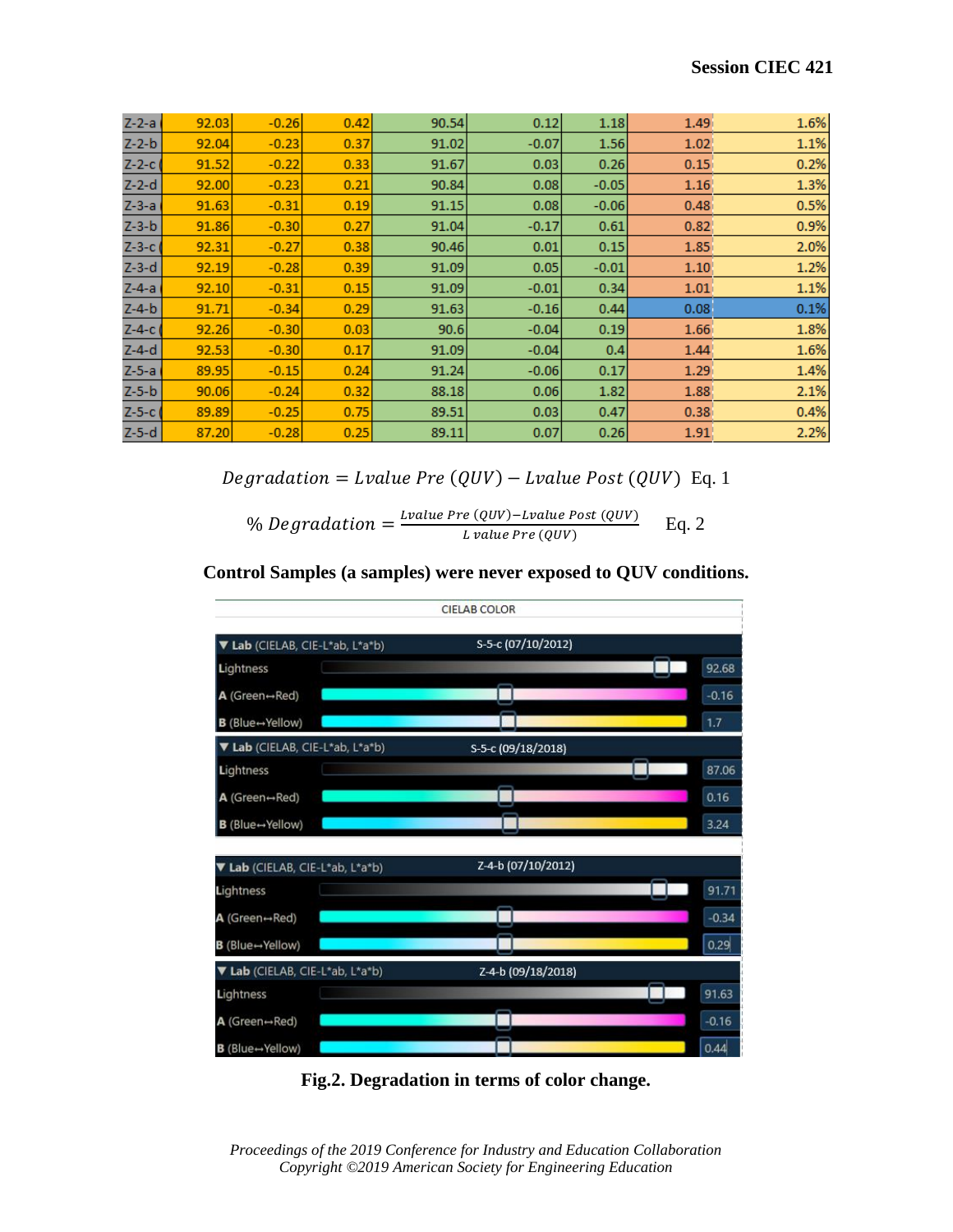## **Color degradation on samples**



**Fig.3. Sample with least amount of color degradation.**



**Fig .4. Sample with most amount of color degradation.**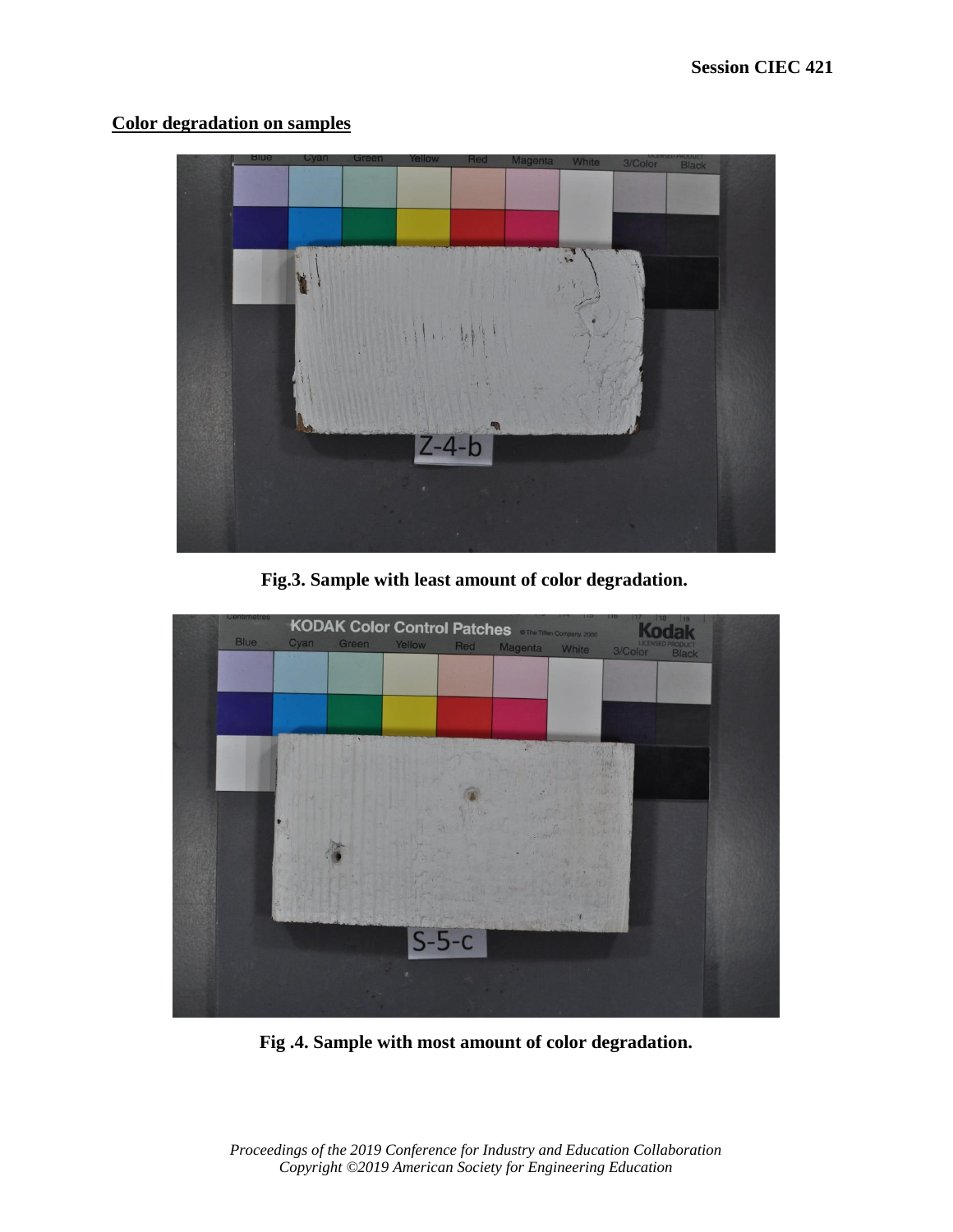For L values in general samples without a primer or a primer substitute, showed the lowest numerical values, which means they are darker than other samples. The brand and application method that showed the most change was Sherwin- Williams with application method number 5. The brand application that showed the least amount of change was Zinsser- Benjamin and application method number 4.

After 2300 hours of exposure, samples started to show degradation, in some of them the paint was off, and in others the paint was changing its color and turning yellow. According to the public opinion survey performed in 2012, Zinsser one-coat oil based primer with an additional two coats of latex paint maintained the best visual appearance after the first session of weathering. However, after 2800 hours of exposure, the glossmeter results showed that paint/brands with higher gloss measures had more degradation than those with less measures. In this case, samples painted with Pittsburg brand presented more degradation. On the other hand, samples painted with Sherwin-Williams brand had kept the best visual appearance, and they presented low gloss measures. From observations it seems that paint systems that were designed to have a high gloss measure were not designed to last against degradation or be used in harsh environments.

After 3800 hours of exposure all samples presented discoloration. Most of the samples exposed to the weather machine also presented peeling, and cracking or visible lines. Only one sample painted with application method #4 presented also blistering or bubbles on the paint.

Degradation have been studied in terms of cracking, peeling, blistering and color degradation. At this point all of them (including control samples) have changed color, but exposed samples have changed the most respect to control samples. According to the colorimeter results, the paint/primer system with more degradation in terms of change in color is Sherwin Williams with the application method #5 (just 1-coat of White-Latex Satin paint) as the most degraded. On the other hand, the paint/primer system with less degradation in terms of change in color is Zinsser/Benjamin Moore with application method #4 (Self-priming while latex satin paint) as the least degraded.

In terms of cracking and peeling, samples with Pittsburg paints have shown more degradation. Some of the paint got stuck in the holders. Samples with Zinsser and Benjamin Moore paint have also shown a considered amount of degradation. The best appearance in terms of cracking and peeling correspond to Sherwin-Williams.

### **Conclusion**

Paint/primer systems with a primer or primer substitute are more effective than paint systems without primers. Primer inclusion into the paint system is imperative to have a long lasting, and more durable wood protector. Glossmeter results have shown that paint systems without primers always reported low gloss levels. Colorimeter results have shown that paint systems without primers reported low values for lightness, which means they are not as bright as those samples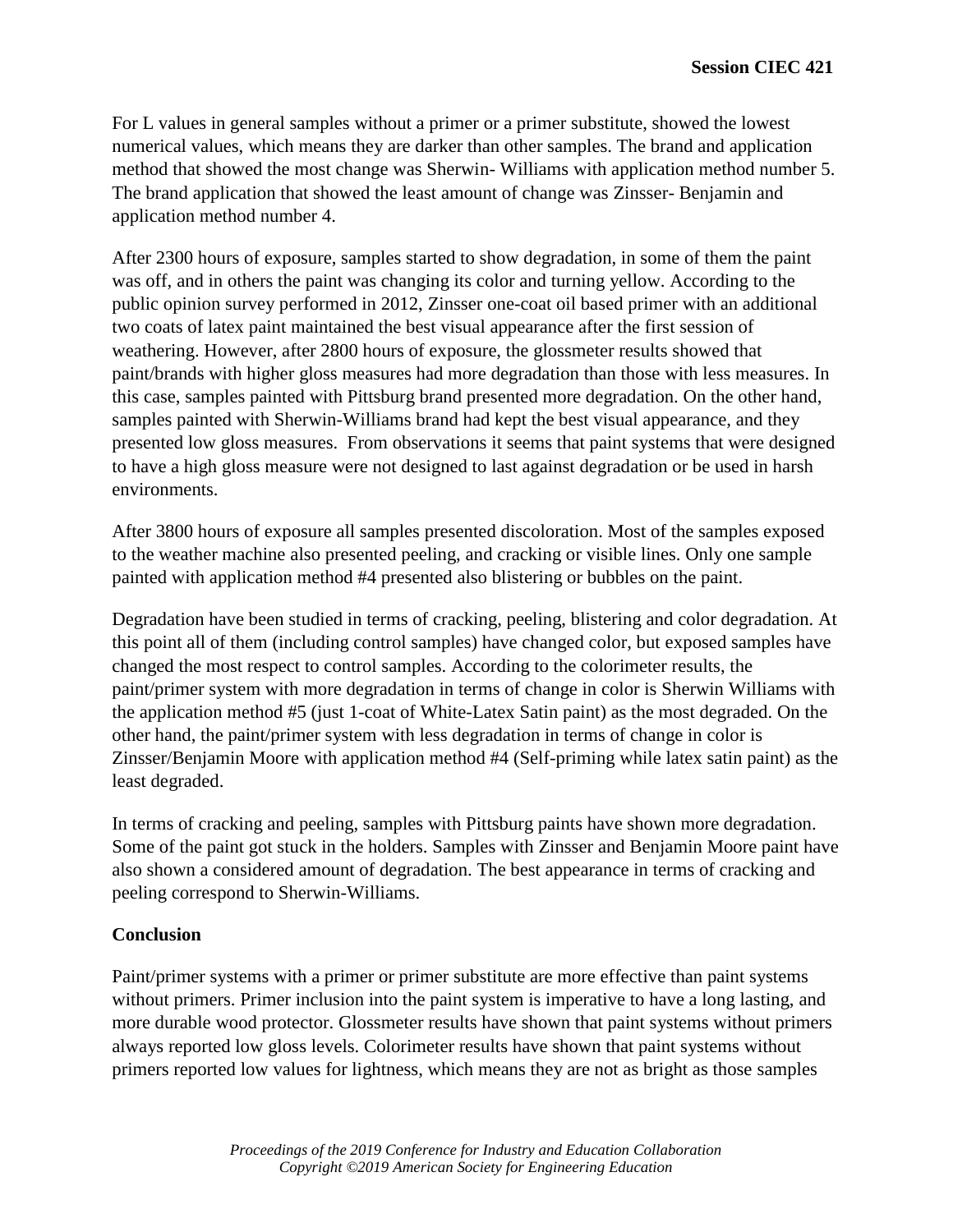with primers or primer substitutes. Also, paint systems without primer presented more color change.

In terms of color degradation, the best paint/primer system corresponds to Zinsser primer/ Benjamin Moore paint with the application method #4 (Self-priming White-Latex Satin paint). On the other hand, in terms of cracking, peeling and blistering degradation, the best paint/primer system corresponds to the paint brand Sherwin-Williams.

#### **Bibliography**

- [1] *Cone and Plate Viscometer*, www.gloss-meters.com/GlossIntro2.html. Web. 3 May. 2018
- [2] Konika Minolta, Precise Color Communication, color control from perception to instrumentation, pdf.
- [3] Worrel, Laura, Effectiveness of Paint Primers on Historic Exterior Wood, NCPTT, 2012.
- [4] Pittsburg Paint Technical Data Sheet.
- [5] Sherwin-Williams Technical Data Sheet.
- [6] Zinsser Technical Data Sheet.
- [7] Benjamin Moore Technical Data Sheet.

#### **Biographical Information**

AURA HERNANDEZ is a Colombian senior in the Industrial Engineering Technology program at Northwestern State University. Before coming to America she went to the University of Cartagena for five semesters to study Chemical Engineering. Currently she plays at the NSU Symphony Orchestra as principal for the second violin section, and works as a supervisor at the WRAC- Wellness Recreation & Activity Center at the same University.

JOHN LINDSEY from Urania, Louisiana is a senior majoring in Industrial Engineering Technology at Northwestern State University. Always having a fascination in engineering, he came to NSU in hopes of continuing the tradition of having a career in a STEM field set by his father and grandfather.

JOSHUA RIVERS is a senior in the Industrial Engineering Technology program at Northwestern State University. He is a proud father and an avid hunter. He works in the logging industry as well at Interstate Building Materials.

GUADALUPE MENDEZ is a senior in the Industrial Engineering Technology and Electronics Engineering Technology Departments at Northwestern State University. He is a student worker for the Engineering Technology Department at the same University.

BAILEY WALKER is a senior in the Industrial Engineering Technology program at Northwestern State University. He is was an athlete here on the basketball team, and is employed at the Sabine River Authority.

JASON CHURCH is a materials conservator in the Materials Conservation Program. Church coordinates and works to further develop the Center's national cemetery training initiative and related research. His experience is in cemetery conservation with special attention placed on cemetery ironwork. Before joining NCPTT, he was a conservator and historic metals expert for the City of Savannah, Ga., Department of Cemeteries. He earned his M.F.A. in Historic Preservation from Savannah College of Art and Design.

DR. MARY STRIEGEL is responsible for NCPTT's Materials Conservation Program. Mary came to NCPTT in 1995 from the Getty Conservation Institute. Her past work has included studies of the effects of formaldehyde on inorganic materials, uses of thin-layer chromatography for the analysis of binding media, and applications of digital